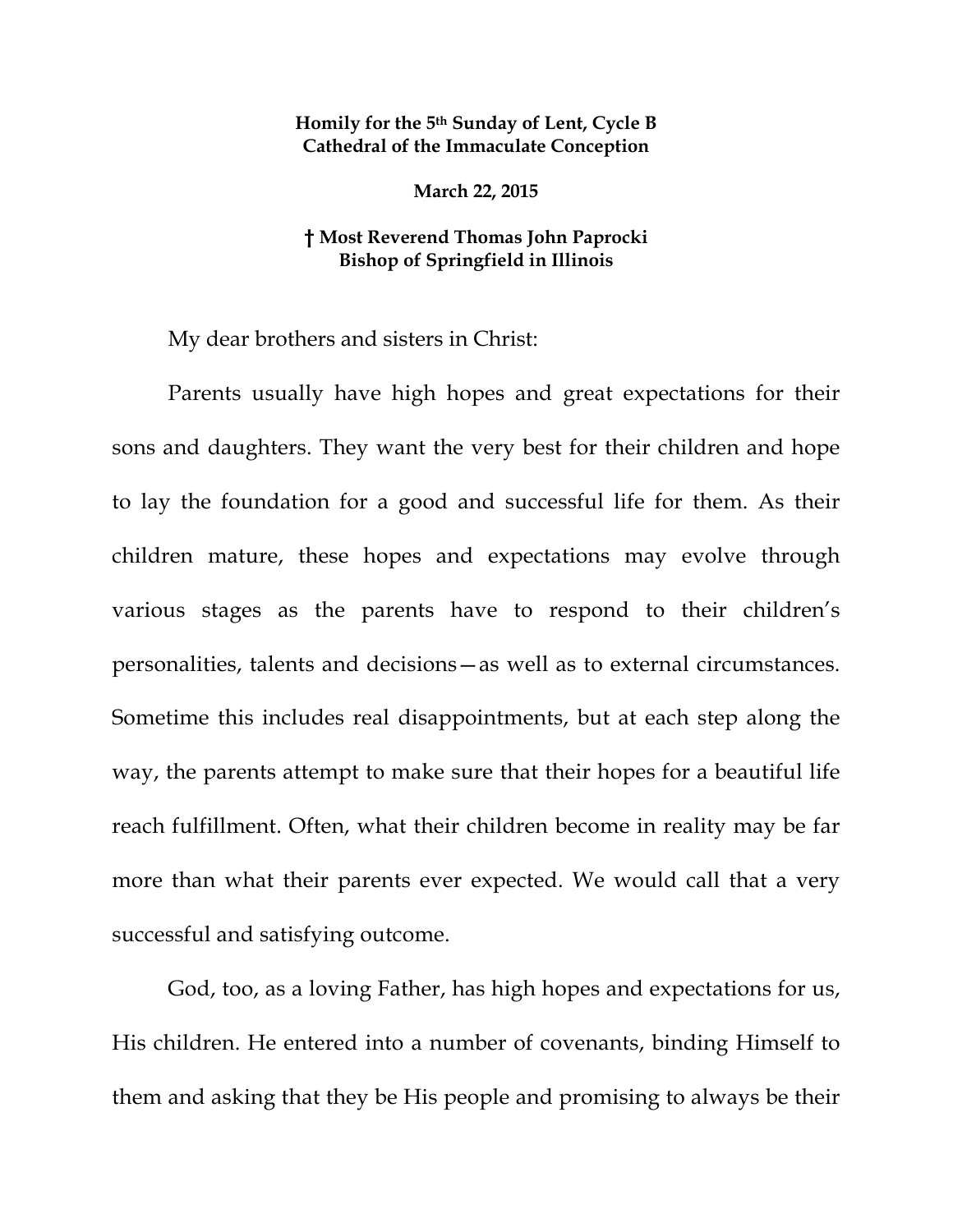God. They would be His people if only they followed their side of the covenant and lived as true sons and daughters of their loving Father. He even showed them how to do that by offering commandments as norms to follow.

Unfortunately, God's people were unfaithful to every covenant from Noah through Moses. The people failed to keep their side of the bargain. But as a good parent, God adapted to every situation and continued to offer new covenants as new opportunities for them to be His faithful people.

Today in our first reading, we heard a passage from the prophet Jeremiah, telling the people that God is willing to make yet another covenant—a covenant that will be written on their very hearts. Jeremiah alone in the Old Testament uses the expression "new covenant." What makes this covenant new is not its content, because God still speaks of "my law" in this reading as in previous passages. The newness of this covenant refers to the place where it can be found. The old covenant was associated with commandments written in stone. The people had to match up to standards that were outside of them. But with this "new covenant" God sets the standard within their hearts at the very core of each person.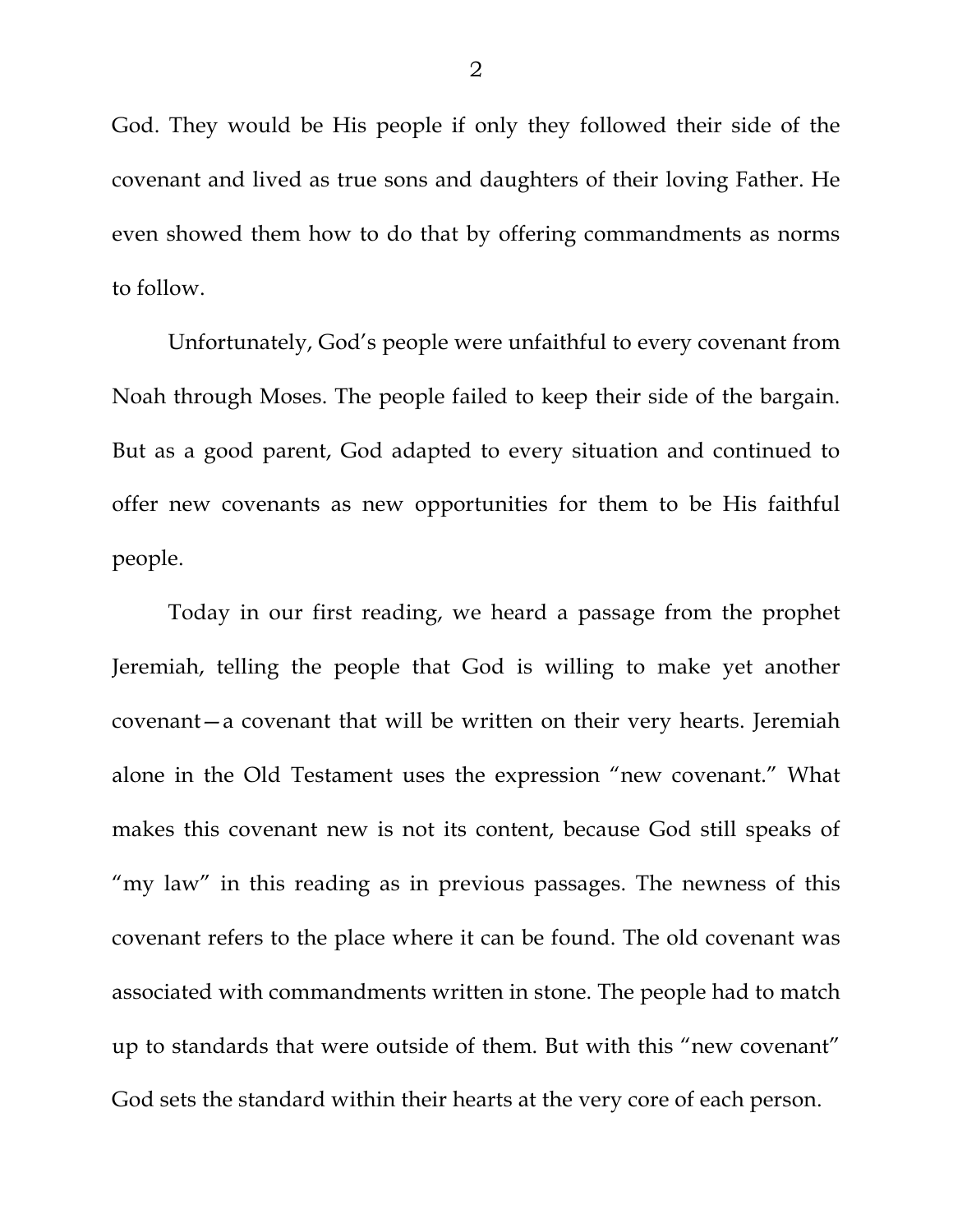During these Sundays of Lent, I have been speaking about indulgences as "a remission before God of the temporal punishment for sins, whose guilt is forgiven"1 and I have described the necessary dispositions of the heart and the conditions needed to obtain partial and plenary indulgences for ourselves as well as for the souls in purgatory. I realize that these homilies contained a great deal of specific information that would be hard to remember. I did this so that you will have heard these things at least once. Sometimes people complain that they had never heard a particular doctrine of the Catholic faith even after attending years of religion classes and listening to countless homilies. My hope is to plant a few seeds in my homilies that will stir your interest and encourage you to follow up with further reading and study. We should not and cannot expect to learn everything we need to know about our faith only by listening to brief homilies at Mass. To facilitate this, my homilies and speeches are posted on our diocesan website, www.dio.org, for easy reference. In particular, I encourage you to review and study my summary of the Church's teachings on indulgences, which provide generous spiritual gifts to facilitate our journey to eternal life.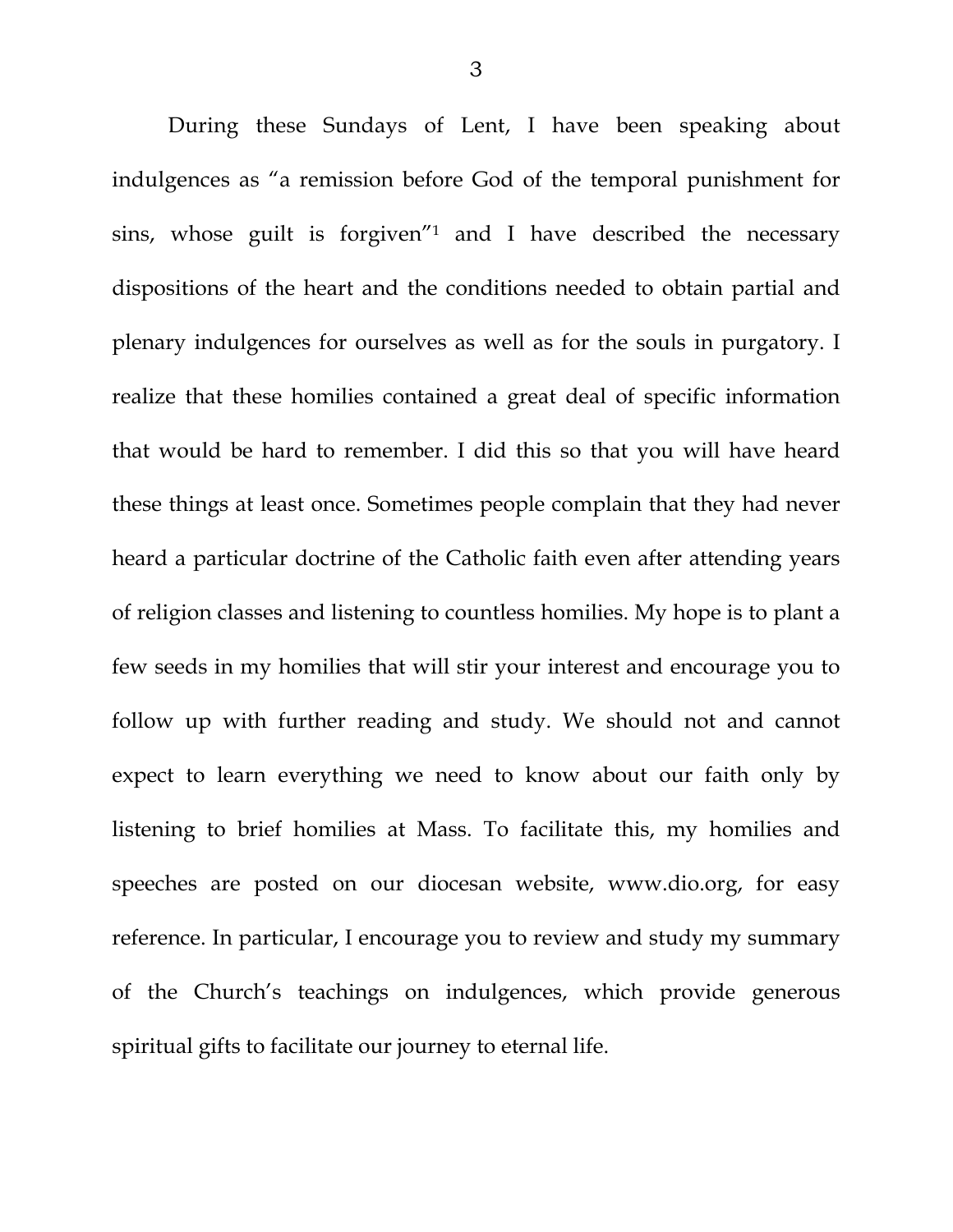As I said last week, it is important to remember that it is not the mere performance of certain actions that bring about the benefits of an indulgence, but the interior spiritual disposition of one's heart and the detachment from sin that must accompany these good works. That is what Lent is all about. As we prayed in today's responsorial psalm from the words of King David in Psalm 51, "Create a clean heart in me, O God."

Today's Gospel passage from St. John makes clear that Jesus is the fulfillment of all the Father's promises. In His Son Jesus, God took on our humanity in all things but sin. In doing so, He sealed the new covenant, promised in the Old Testament, in His own blood. We fulfill our side of the covenant by living as Jesus and the Church teach is to live—in love of God and one another.

As a loving Father, God has provided everything needed to make His high hopes and great expectations for us available and reachable. He has given us His word in the Bible, the sacraments, sacramentals, indulgences, the Church and her sacred ministers to guide us on the way to His Kingdom.

As we celebrate this Eucharist, we repeat the great act of Jesus whereby He laid down His life for us, sealing the new covenant in His

4